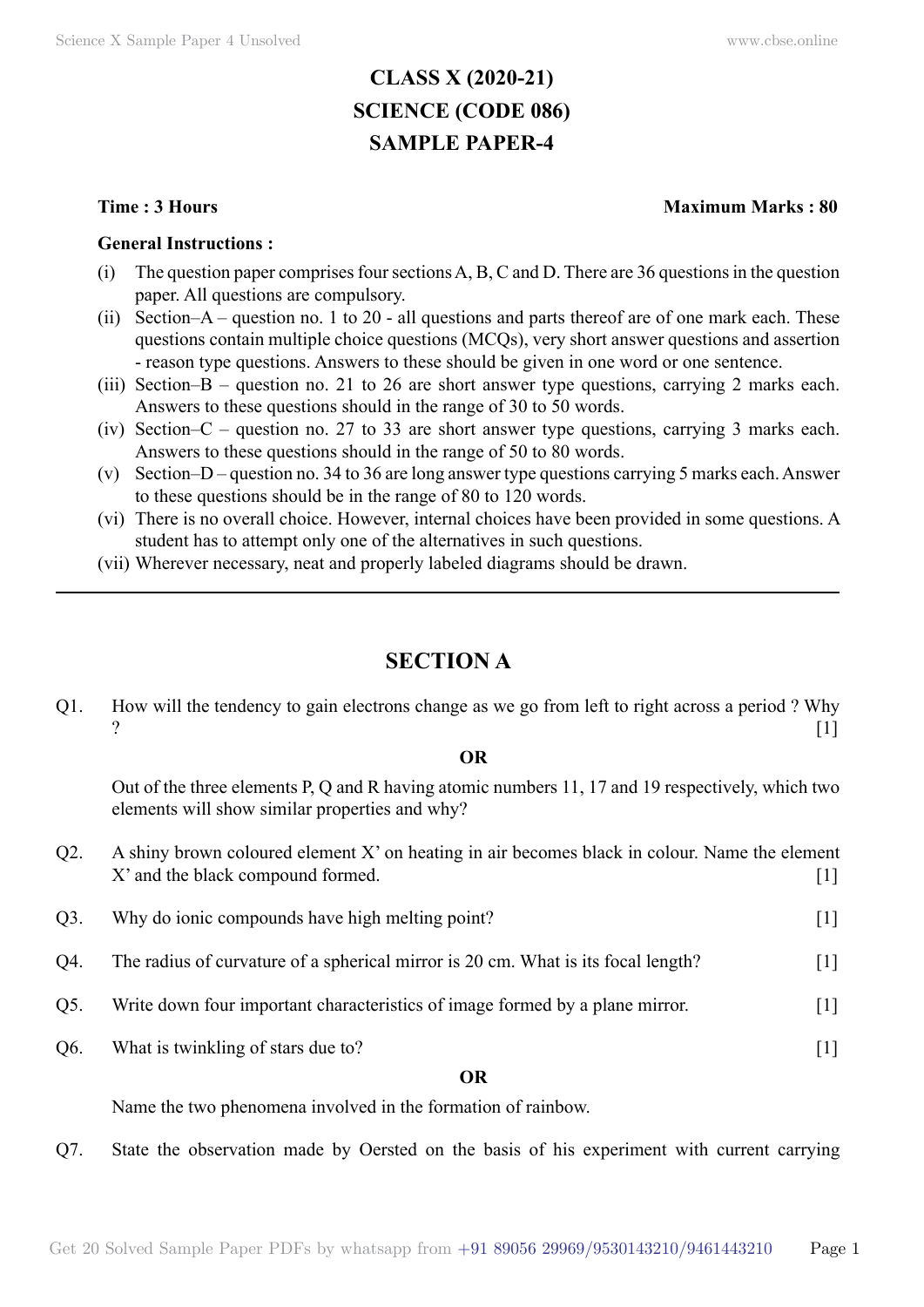| conductors. | 11 |
|-------------|----|
|-------------|----|

Q8. What constitutes the field of a magnet? [1]

Q9. What happens to the resistance of a conductor when temperature is increased? [1]

## **O**

Out of the two, a toaster of 1 kW and an electric heater of 2 kW, which has a greater resistance?

- Q10. Name mode of nutrition in the following organisms:
	- a. Fungi
	- b. Amoeba [1]
- Q11. What will happen to a plant shoot if sunlight falls on it from one direction only? What do you call this movement? [1]

# **O**

How is spinal cord protected?

Q12. Mendel observed a contrasting trait in relation to position of flowers. Mention the trait. [1]

# **O**

Name the term used for the traits that are exhibited externally.

Q13. Mention two ways in which food gets oxidized in organisms. [1]

**For question numbers 14, 15 and 16, two statements are given-one labelled Assertion (A) and the other labelled Reason (R). Select the correct answer to these questions from the codes (a), (b), (c)and (d) as given below :**

- (a) Both A and R are true and R is correct explanation of the assertion.
- (b) Both A and R are true but R is not the correct explanation of the assertion.
- (c) A is true but R is false.
- (d) A is false but R is true.

# Q14. **Assertion :** Copper reacts with silver nitrate solution. **Reason :** Copper is placed higher in the metal activity series than silver. Thus, it can displace silver from silver nitrate solution [1]

Q15. **Assertion :** A mineral is called ore, when metal is extracted from it conveniently and economically. **Reason :** All ores are minerals but all minerals are not ores.

 **O**

**Assertion :** Gold is isolated from other impurities by Arndt forest cyanide process. **Reason :** The cyanide which is used here dissolve all possible impurities. [1]

- Q16. **Assertion :** Reflex actions are automatic and repid responses to stimuli. **Reason :** These actions are controlled by brain. [1]
- Q17. **Read the following and answer any four question from (17.1) to (17.5):**  $1 \times 4$

| <b>S. No. Solution</b> | $\vert$ pH limit |
|------------------------|------------------|
| Saliva                 | $6.5 - 7.5$      |
| Lemon juice            | $2.2 - 2.4$      |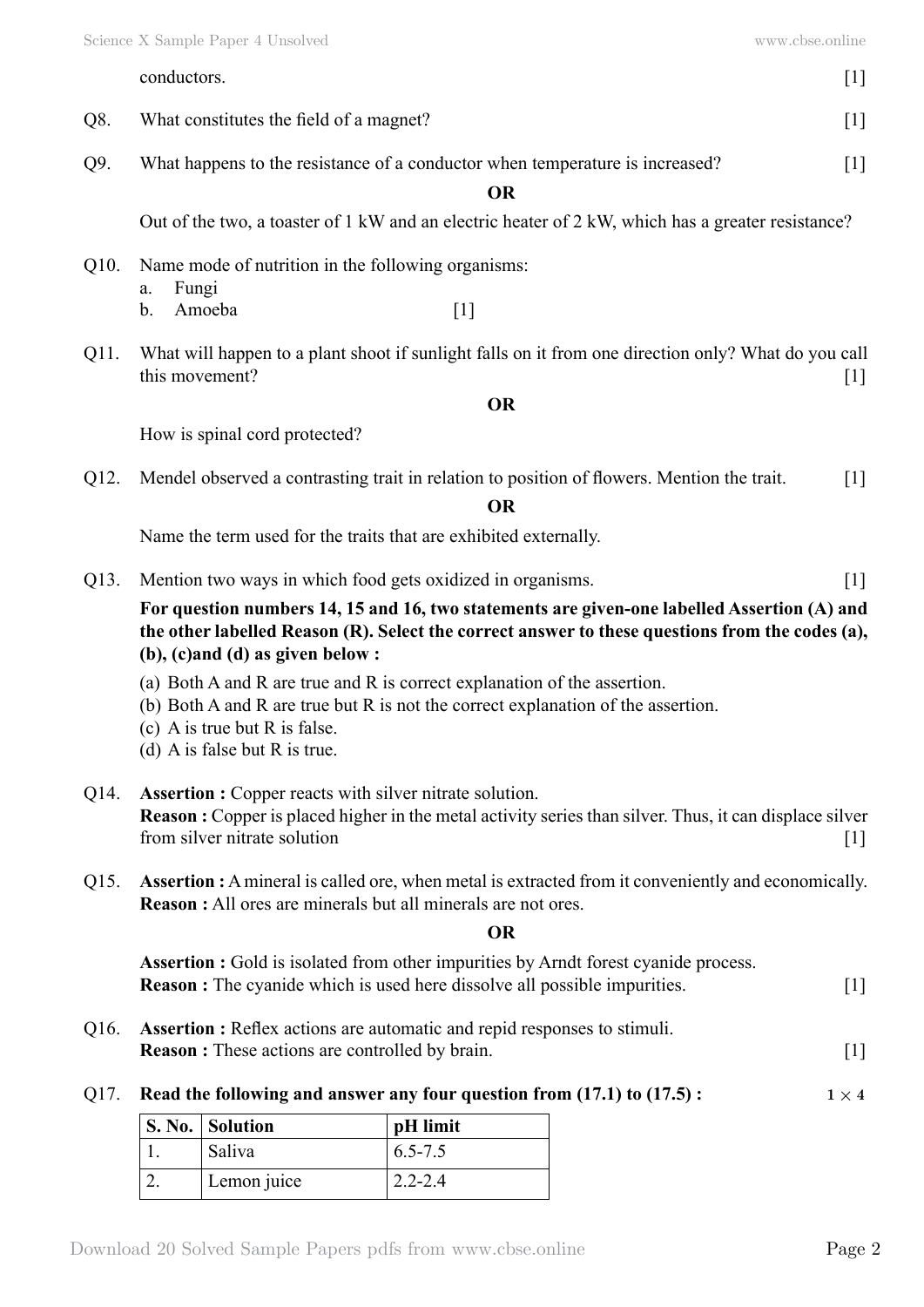| Tomato juice | $4.0 - 4.4$ |
|--------------|-------------|
| Coffee       | $4.5 - 5.5$ |

**17.1** When drops of tomato juice are dropped on litmus paper than litmus paper will turn

| (a) red                                                                                                                | (b) yellow                                                   |
|------------------------------------------------------------------------------------------------------------------------|--------------------------------------------------------------|
| (c) green                                                                                                              | $(d)$ black                                                  |
| 17.2 The nature of saliva in given table is<br>(a) acidic<br>(c) Neither acidic nor basic                              | (b) basic<br>(d) cannot be define                            |
| 17.3 The effect of acid on litmus paper is<br>(a) blue to red in colour<br>(c) red to green in colour                  | (b) red to blue in colour<br>(d) green to red on colour      |
| 17.4 The effect of base on litmus paper is<br>(a) Turns red litmus to blue in colour<br>(c) Turns red litmus to orange | (b) Turns blue litmus to blue in colour<br>(d) None of these |
| 17.5 The pH limit of coffee is<br>(a) $4.5 - 5.5$<br>(c) $1.4 - 2.5$                                                   | (b) $6.5 - 7.5$<br>(d) $2.9 - 3.9$                           |
|                                                                                                                        |                                                              |

Q18. **Question numbers 18.1-18.4 are based on the given experiment. Study the given experimental setup and answer the questions that follow.**  $1 \times 4$ 



- **18.1** The name of experiment which is shown in the figure.
	- (a) Miler and Urey's experiment (b) Hen's berg experiment
		-
	- (c) Millican oil drop experiment (d) None of these
- **18.2** The gaseous mixture used in the experiment comprised of
	- (a) methane, ammonia, hydrogen, water vapours
	- (b) methane, nitrogen, hydrogen, water vapours
	- (c) ammonia, carbondioxide, nitrogen, water vapours
	- (d) methane, ammonia, nitrogen, water vapours

**18.3** Under this experiment, electric discharge was created in a closed flask containing mixture of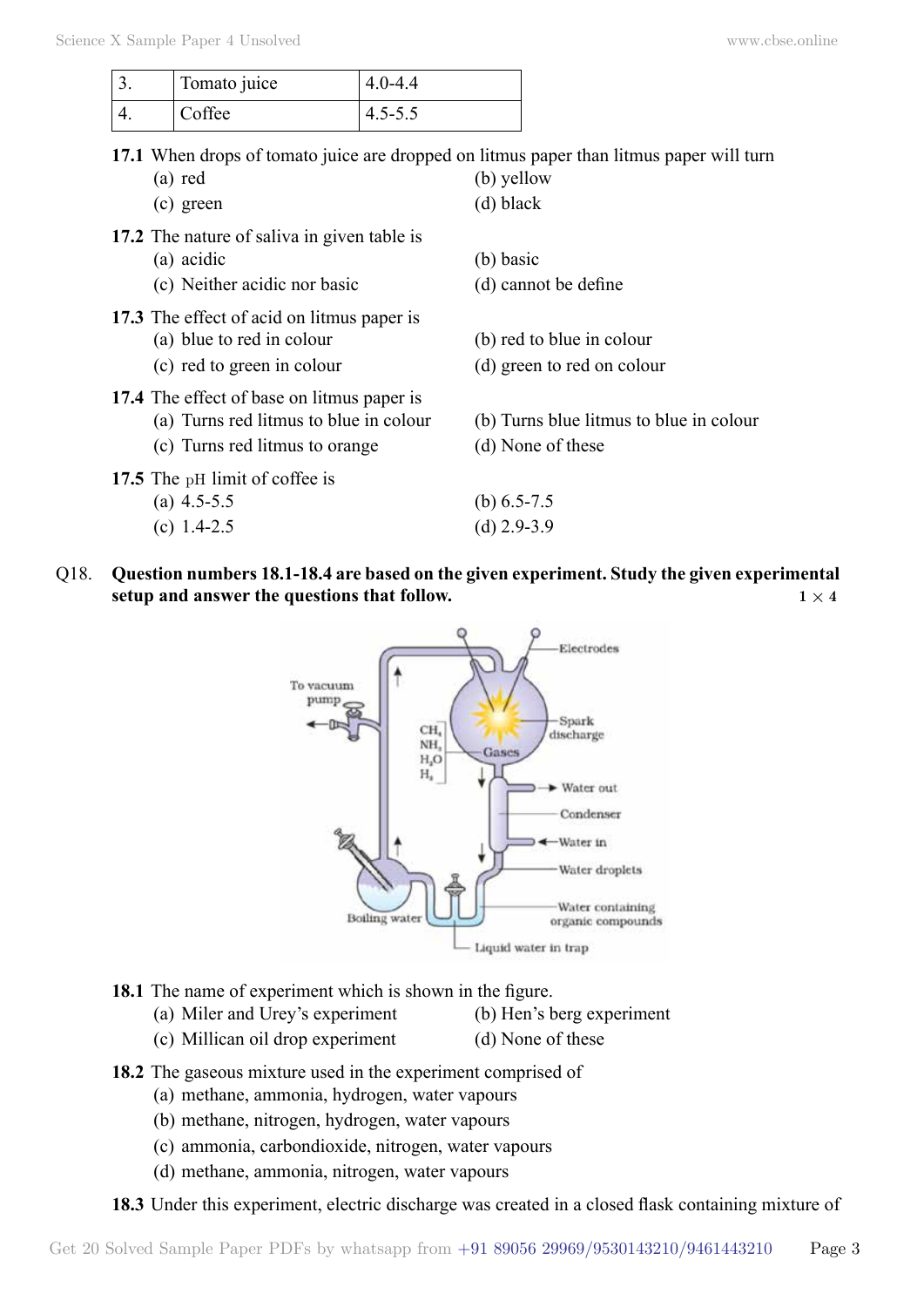| gases at                                           |                     |
|----------------------------------------------------|---------------------|
| (a) $50^{\circ}$ C                                 | (b) $250^{\circ}$ C |
| (c) $800^{\circ}$ C                                | (d) $500^{\circ}$ C |
| The organic compounds found in this experiment is. |                     |

**18.4** The organic compounds found in this experiment is.

| (a) Amino acid         | $(b)$ HCL             |
|------------------------|-----------------------|
| $(c)$ CCl <sub>4</sub> | $(d)$ SO <sub>2</sub> |

Q19. Analyse the following observation table showing variation of image-distance (v) with objectdistance  $(u)$  in case of a convex lens and answer the questions that follow without doing any **calculations :**  $1 \times 4$ 

|    | S.No.   Object-Distance $u$ (cm) | Image-Distance $v$ (cm) |
|----|----------------------------------|-------------------------|
|    | $-60$                            | $+12$                   |
|    | $-30$                            | $+15$                   |
| 3. | $-20$                            | $+20$                   |
|    | $-15$                            | $+30$                   |
|    | $-12$                            | $+60$                   |
|    | $-9$                             | $+90$                   |

**19.1** The focal length of convex lens is

| (a) $5 \text{ cm}$ | $(b)$ 10 cm |
|--------------------|-------------|
| $(c)$ 15 cm        | $(d)$ 20 cm |

- **19.2** For what object-distance  $(u)$  is the corresponding image-distance  $(v)$  not correct?<br>(a)  $1^{st}$  observation (b)  $2^{nd}$  observation
	- (a)  $1<sup>st</sup>$  observation
	- (c)  $6<sup>th</sup> observation$  (d)  $5<sup>th</sup> observation$

**19.3** A concave mirror gives real, inverted and same size image if the object is placed

- (a) At focus (b) At infinity
- (c) At C i.e. centre of curvature (d) Beyond centre of curvature
- **19.4** Focal length of plane mirror is :

| (a) At infinity | (b) Zero          |
|-----------------|-------------------|
| (c) Negative    | (d) None of these |

**19.5** The relation between focal length, image distance and object distance is

| (a) $\frac{1}{v} = \frac{1}{v} - \frac{1}{u}$ | (b) $\frac{1}{v} = \frac{1}{f} + \frac{1}{u}$ |
|-----------------------------------------------|-----------------------------------------------|
| (c) $\frac{1}{f} = \frac{1}{v} + \frac{1}{u}$ | (d) $\frac{1}{f} = \frac{1}{u} - \frac{1}{v}$ |

Q20. **Question numbers 20.1-20.5 are based on the table given below. Study the table and answer the following questions. The table given below shows the resistivity of conductors and alloys.**  $1 \times 4$ 

| Electrical Resistivity of Some Substances at 20°C |  |
|---------------------------------------------------|--|
|---------------------------------------------------|--|

| <b>Material</b> | Resistivity ( $\Omega$ -m) |
|-----------------|----------------------------|
|-----------------|----------------------------|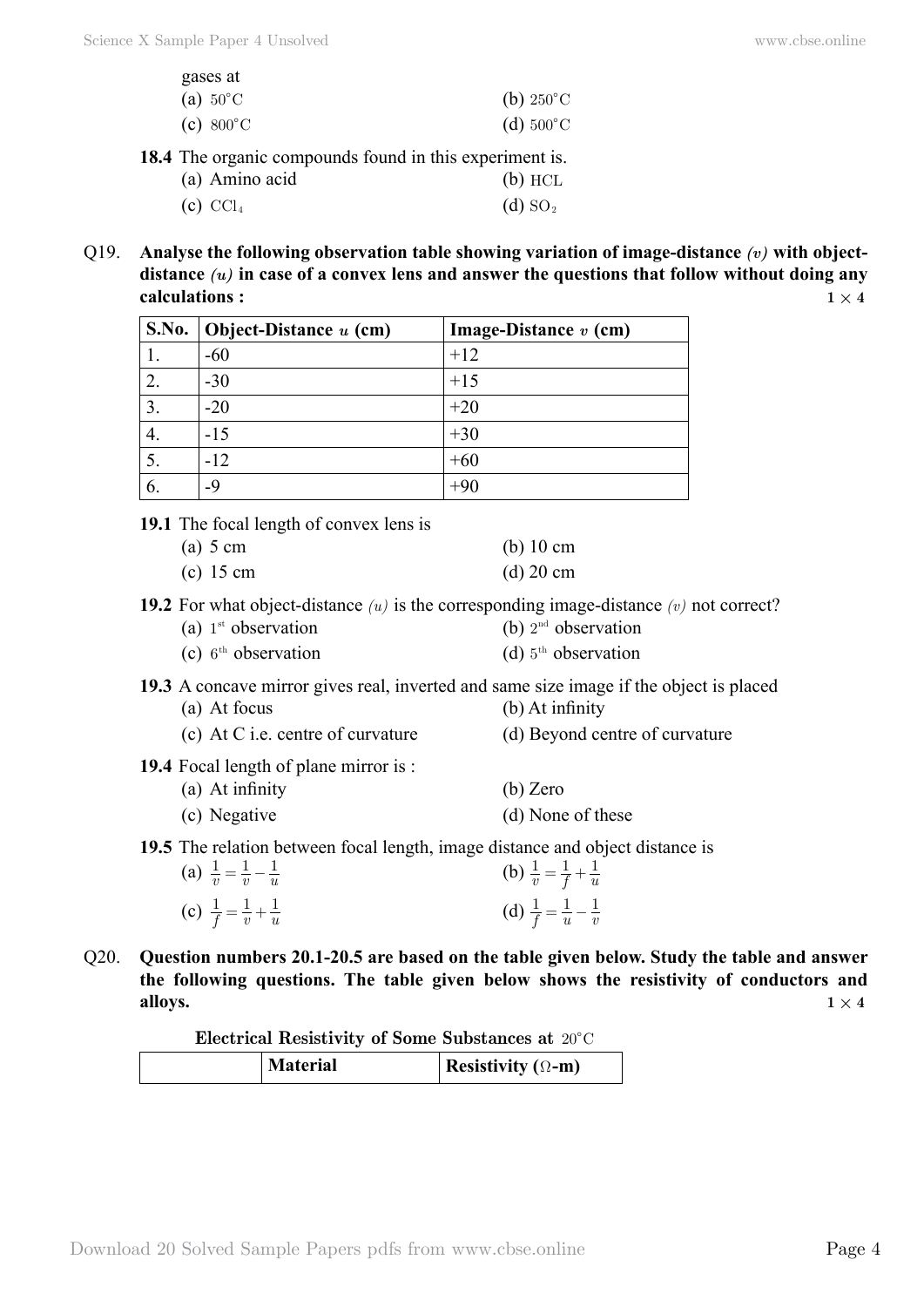| Conductors | Silver                   | $1.60 \times 10^{-8}$ |
|------------|--------------------------|-----------------------|
|            | Copper                   | $1.62 \times 10^{-8}$ |
|            | Aluminium                | $2.63 \times 10^{-8}$ |
|            | Tungsten                 | $5.20\times10^{-8}$   |
|            | Nickel                   | $6.84 \times 10^{-8}$ |
|            | Iron                     | $10.0 \times 10^{-8}$ |
|            | Chromium                 | $12.9 \times 10^{-8}$ |
|            | Mercury                  | $94.0\times10^{-8}$   |
|            | Manganese                | $1.84 \times 10^{-8}$ |
| Alloys     | Constantan               | $49 \times 10^{-6}$   |
|            | $(Cu + Ni)$              |                       |
|            | Manganin<br>$(Cu+Mn+Ni)$ | $44 \times 10^{-6}$   |
|            |                          |                       |
|            | Nichrome                 | $100 \times 10^{-6}$  |
|            | $(Ni+Cr+Mn+Fe)$          |                       |
| Insulators | Glass                    | $10^{10} - 10^{14}$   |
|            | Hard rubber              | $10^{13} - 10^{16}$   |
|            | Ebonite                  | $10^{15} - 10^{17}$   |
|            | Diamond                  | $10^{12} - 10^{13}$   |
|            | Dry paper                | $10^{\rm 12}$         |

**20.1** In the given material which one is the better conductor-

- (a) Nickel (b) Copper (c) Iron (d) Mercury
- **20.2** From the above table, the most popular material used in the heater is
	- (a) Copper (b) Nichrome (c) Ebonite (d) Nickel

**20.3** The resistance of a copper wire of length 2 m and area of cross-section  $1.7 \times 10^{-6}$  m<sup>2</sup> is (a)  $1.9 \times 10^{-2} \Omega$  (b)  $2 \times 10^{-2} \Omega$ 

(a)  $1.9 \times 10^{-2} \Omega$ (c)  $1.6 \times 10^{-2} \Omega$  (d)  $1.5 \times 10^{-2} \Omega$ 

**20.4** Nichrome is the mixture of-

| (a) $Cu + Ni$                                                               | (b) $Cu + Mn + Ni$ |
|-----------------------------------------------------------------------------|--------------------|
| (c) $\mathrm{Ni} + \mathrm{Cr} + \mathrm{Mn} + \mathrm{Fe}$                 | $(d)$ Ni + Cr      |
| <b>20.5</b> In the following insulator which one has the large resistivity- |                    |

- (a) Glass (b) Diamond
- (c) Dry paper (d) Ebonite

# **Section B**

Q21. List two ways in which plants can get rid of the wastes. [2]

### **O**

### What is the role of acid and mucus in stomach?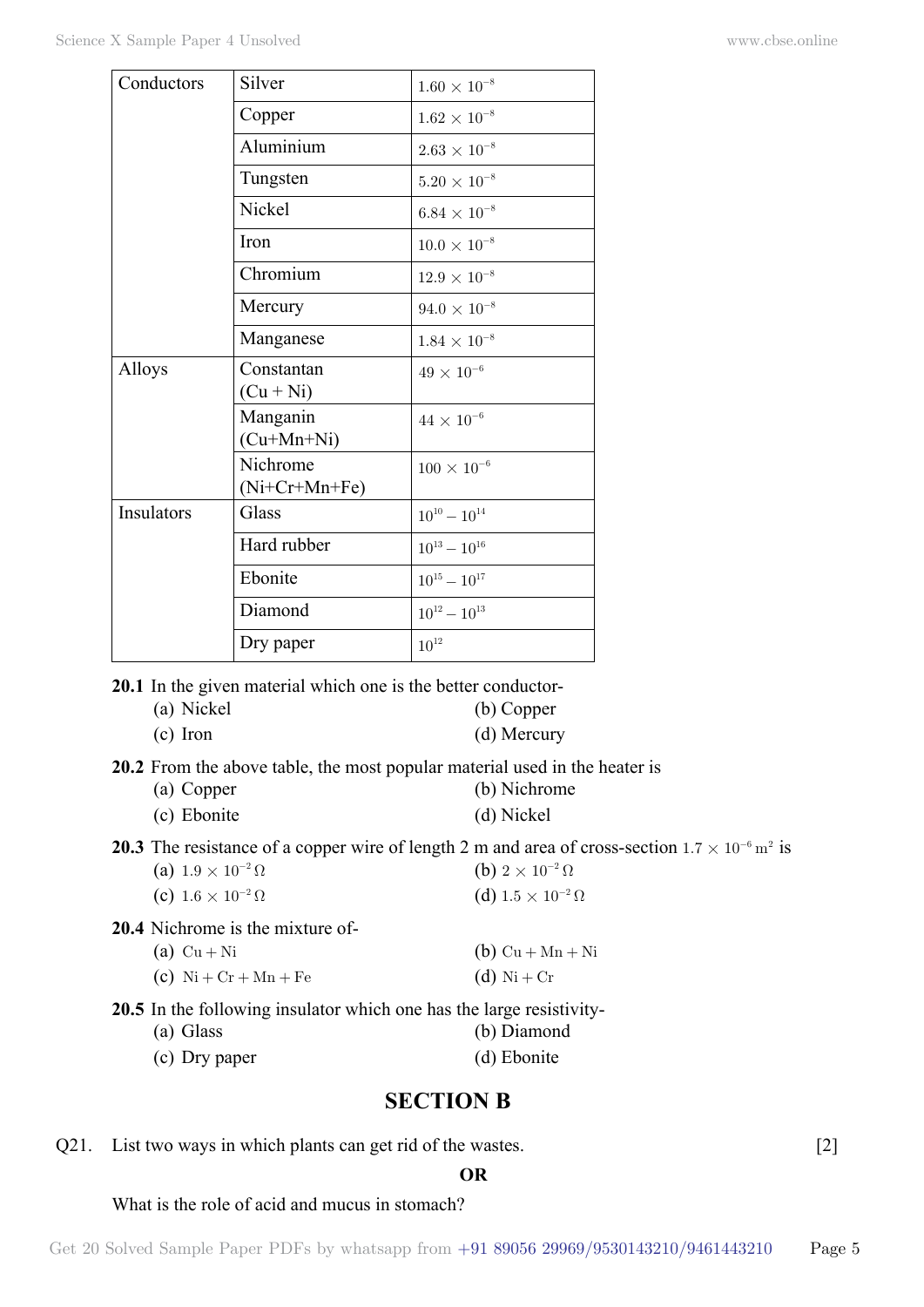- Q22. How does feedback mechanism regulate the hormone secretion? [2]
- Q23. Why is lithium with atomic number 3 and potassium with atomic number 19 are placed in group one? What will be atomic number of the first two elements in the second group? [2]

#### **O**

# Calcium is an element with atomic number 20.

- i. Will it be a metal/non-metal?
- ii. What will be its valency?
- iii. What would be the formula of its chloride?
- iv. Will it be smaller/larger than K?
- Q24. A gas is liberated immediately with a brisk effervescence, when you add acetic acid to sodium hydrogen carbonate powder in a test tube. Name the gas and describe the test that confirms the identity of the gas. [2]
- Q25. An object of height 4.0 cm is placed at a distance of 30 cm from the optical centre '*O*' of a convex lens of focal length 20 cm. Draw a ray diagram to find the position and size of the image formed. Mark optical centre '*O*' and principal focus '*F*' on the diagram. Also find the approximate ratio of size of the image to the size of the object. [2]
- Q26. Give reason for the following:
	- i. Tungsten used almost exclusively for filament of electric lamp.
	- ii. Why do we use copper and aluminium wires for transmission of electric current? [2]

# **Section C**

Q27. Give two uses each of the products obtained by the electrolysis of sodium chloride. [3]

# **O**

Name the type of chemical reaction presented by the following equations:

- i.  $CaCO_3(s) \xrightarrow{\text{heat}} CaO(s) + CO_2(g)$
- ii.  $CaO(s) + H_2 O(l) \longrightarrow Ca(OH)$ <sub>b</sub>(aq)
- iii.  $Zn(s) + H_2SO_4(aq) \longrightarrow ZnSO_4(aq) + H_2(g)$
- Q28. An organic compound 'A' is an essential constituent of wine and beer. Oxidation of 'A' yields an organic acid 'B' which is present in vinegar. Name the compounds 'A' and 'B' and write their structural formula. What happens when 'A' and 'B' react in the presence of an acid catalyst? Write the chemical equation for the reaction. [3]
- Q29. How do auxins promote the growth of a tendril around a support? [3]
- Q30. What is biodegradable substances? Describe two ways in which non-biodegradable substances affect our environment. [3]
- Q31. (a) Name metals among the first five elements of the Modern Periodic Table. (b) Write their symbols. (c) Write the formula of their oxides.
- Q32. List and describe in brief any three ways devised to avoid pregnancy. [3]
- Q33. A 5.0 cm tall object is placed perpendicular to the principal axis of a convex lens of focal length 20 cm. The distance of the object from the lens is 30 cm. By calculation determine (i) the position